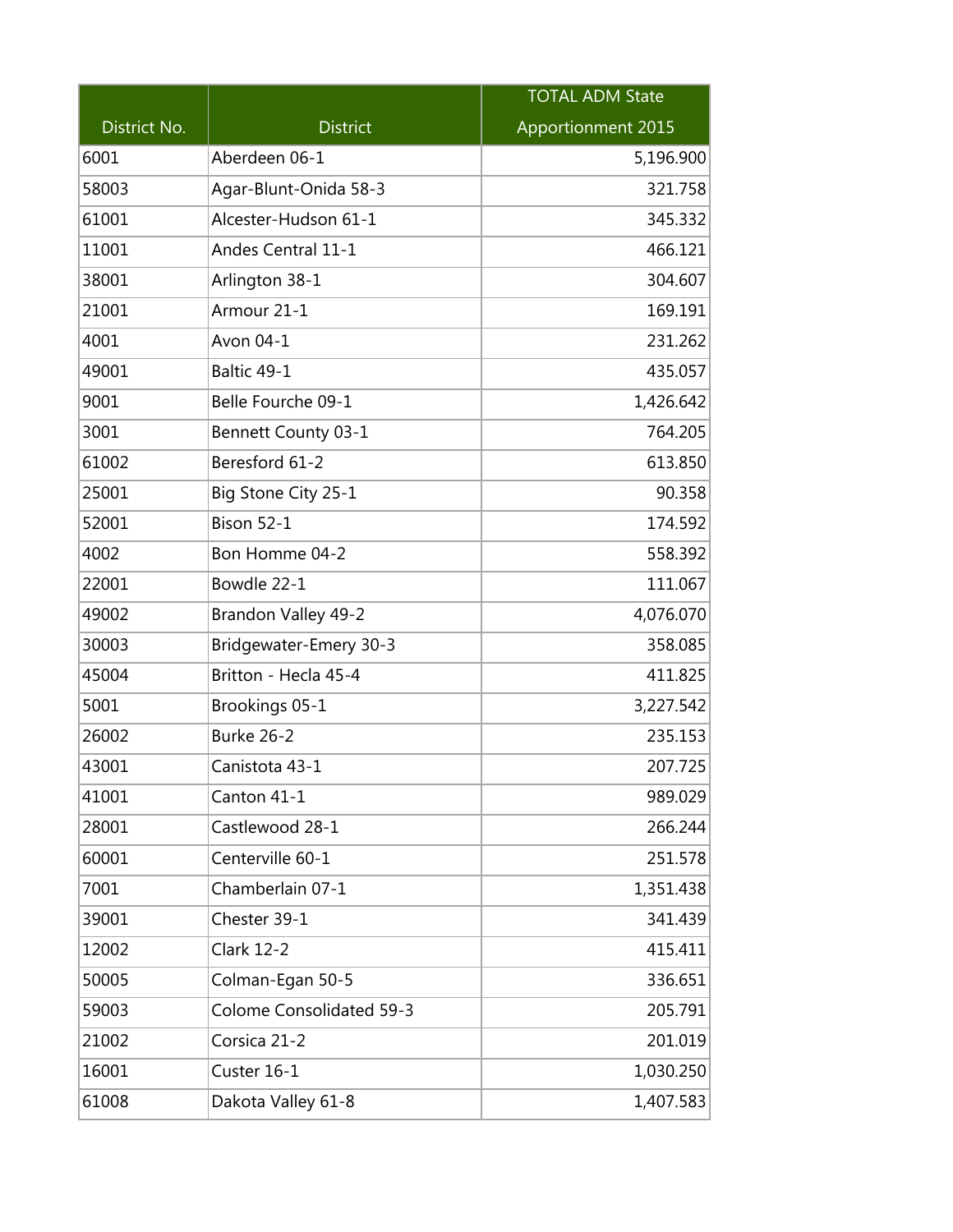|              |                             | <b>TOTAL ADM State</b> |
|--------------|-----------------------------|------------------------|
| District No. | <b>District</b>             | Apportionment 2015     |
| 38002        | De Smet 38-2                | 274.645                |
| 49003        | Dell Rapids 49-3            | 1,156.430              |
| 5006         | Deubrook 05-6               | 362.994                |
| 19004        | Deuel 19-4                  | 571.722                |
| 56002        | Doland 56-2                 | 201.464                |
| 51001        | Douglas 51-1                | 2,682.844              |
| 64002        | Dupree 64-2                 | 406.149                |
| 20001        | Eagle Butte 20-1            | 1,462.962              |
| 23001        | Edgemont 23-1               | 155.449                |
| 22005        | <b>Edmunds Central 22-5</b> | 149.687                |
| 16002        | Elk Mountain 16-2           | 13.805                 |
| 61007        | Elk Point-Jefferson 61-7    | 809.744                |
| 5003         | Elkton 05-3                 | 282.703                |
| 28002        | Estelline 28-2              | 262.144                |
| 17001        | Ethan 17-1                  | 191.348                |
| 44001        | Eureka 44-1                 | 130.635                |
| 46002        | Faith 46-2                  | 151.893                |
| 24004        | Faulkton Area 24-4          | 320.801                |
| 50003        | Flandreau 50-3              | 912.498                |
| 14001        | Florence 14-1               | 159.081                |
| 6002         | Frederick Area 06-2         | 174.234                |
| 33001        | Freeman 33-1                | 400.653                |
| 49004        | Garretson 49-4              | 513.975                |
| 63001        | Gayville-Volin 63-1         | 210.553                |
| 53001        | Gettysburg 53-1             | 220.512                |
| 25003        | Grant-Deuel 25-3            | 144.363                |
| 26004        | Gregory 26-4                | 365.304                |
| 6006         | Groton Area 06-6            | 628.016                |
| 27001        | Haakon 27-1                 | 248.314                |
| 28003        | Hamlin 28-3                 | 814.184                |
| 30001        | Hanson 30-1                 | 449.028                |
| 31001        | Harding County 31-1         | 211.181                |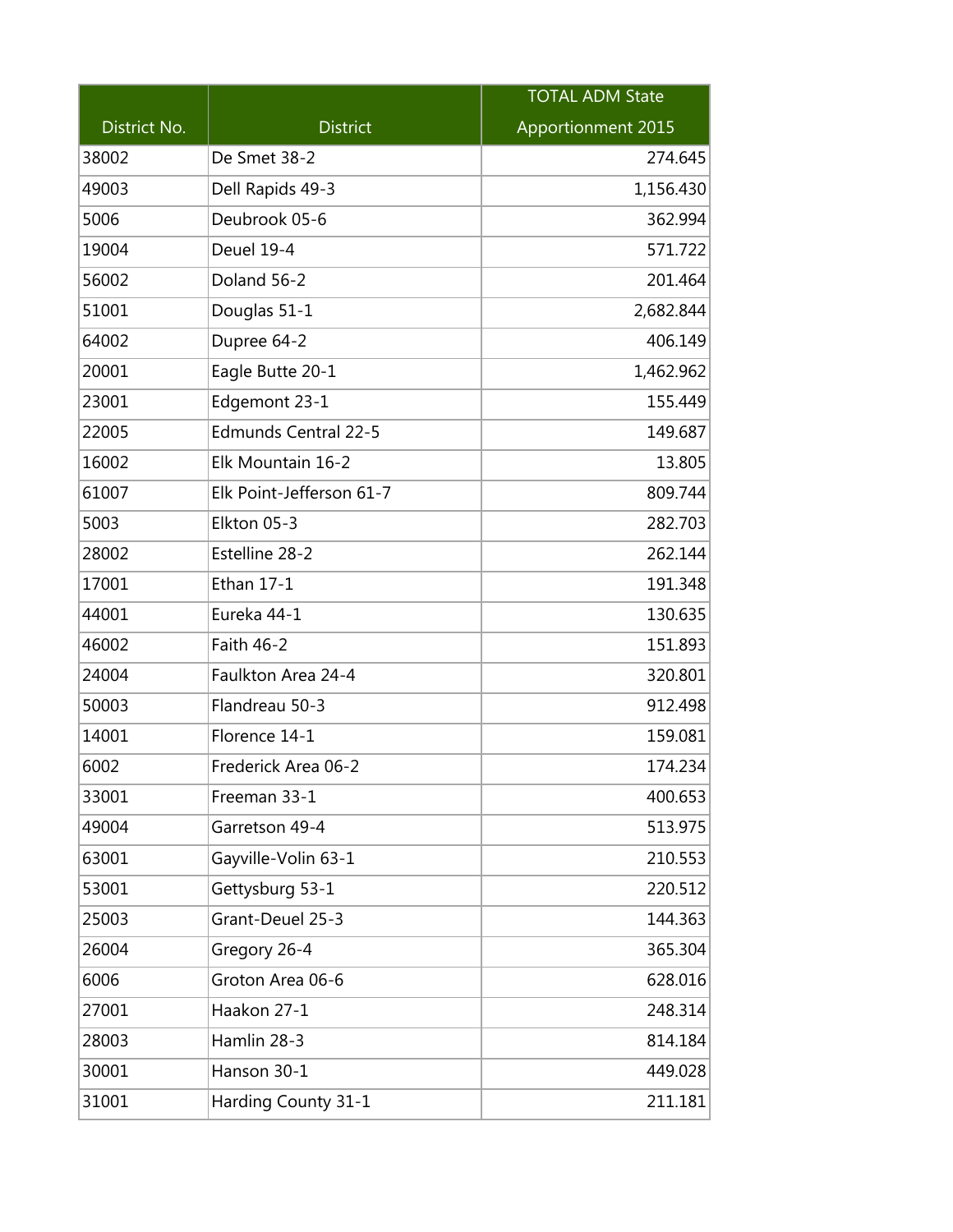|              |                             | <b>TOTAL ADM State</b> |
|--------------|-----------------------------|------------------------|
| District No. | <b>District</b>             | Apportionment 2015     |
| 41002        | Harrisburg 41-2             | 4,241.069              |
| 14002        | <b>Henry 14-2</b>           | 134.444                |
| 10001        | Herreid 10-1                | 107.239                |
| 34002        | Highmore-Harrold 34-2       | 276.699                |
| 51002        | Hill City 51-2              | 509.148                |
| 56006        | Hitchcock-Tulare 56-6       | 232.355                |
| 23002        | Hot Springs 23-2            | 829.392                |
| 53002        | <b>Hoven 53-2</b>           | 157.269                |
| 48003        | Howard 48-3                 | 387.781                |
| 2002         | Huron 02-2                  | 2,930.802              |
| 22006        | Ipswich Public 22-6         | 415.504                |
| 13003        | Irene-Wakonda 13-3          | 308.110                |
| 2003         | Iroquois 02-3               | 208.318                |
| 37003        | Jones County 37-3           | 162.213                |
| 35002        | Kadoka Area 35-2            | 731.167                |
| 7002         | Kimball 07-2                | 259.651                |
| 38003        | Lake Preston 38-3           | 169.474                |
| 45005        | Langford Area 45-5          | 199.208                |
| 40001        | Lead-Deadwood 40-1          | 828.498                |
| 52004        | Lemmon 52-4                 | 295.722                |
| 41004        | Lennox 41-4                 | 1,149.079              |
| 44002        | Leola 44-2                  | 226.915                |
| 42001        | Lyman 42-1                  | 677.319                |
| 39002        | <b>Madison Central 39-2</b> | 1,345.173              |
| 60003        | Marion 60-3                 | 223.056                |
| 43007        | McCook Central 43-7         | 414.371                |
| 15001        | McIntosh 15-1               | 106.846                |
| 15002        | McLaughlin 15-2             | 745.431                |
| 46001        | Meade 46-1                  | 2,839.161              |
| 33002        | Menno 33-2                  | 292.485                |
| 25004        | Milbank 25-4                | 984.683                |
| 29004        | Miller 29-4                 | 480.756                |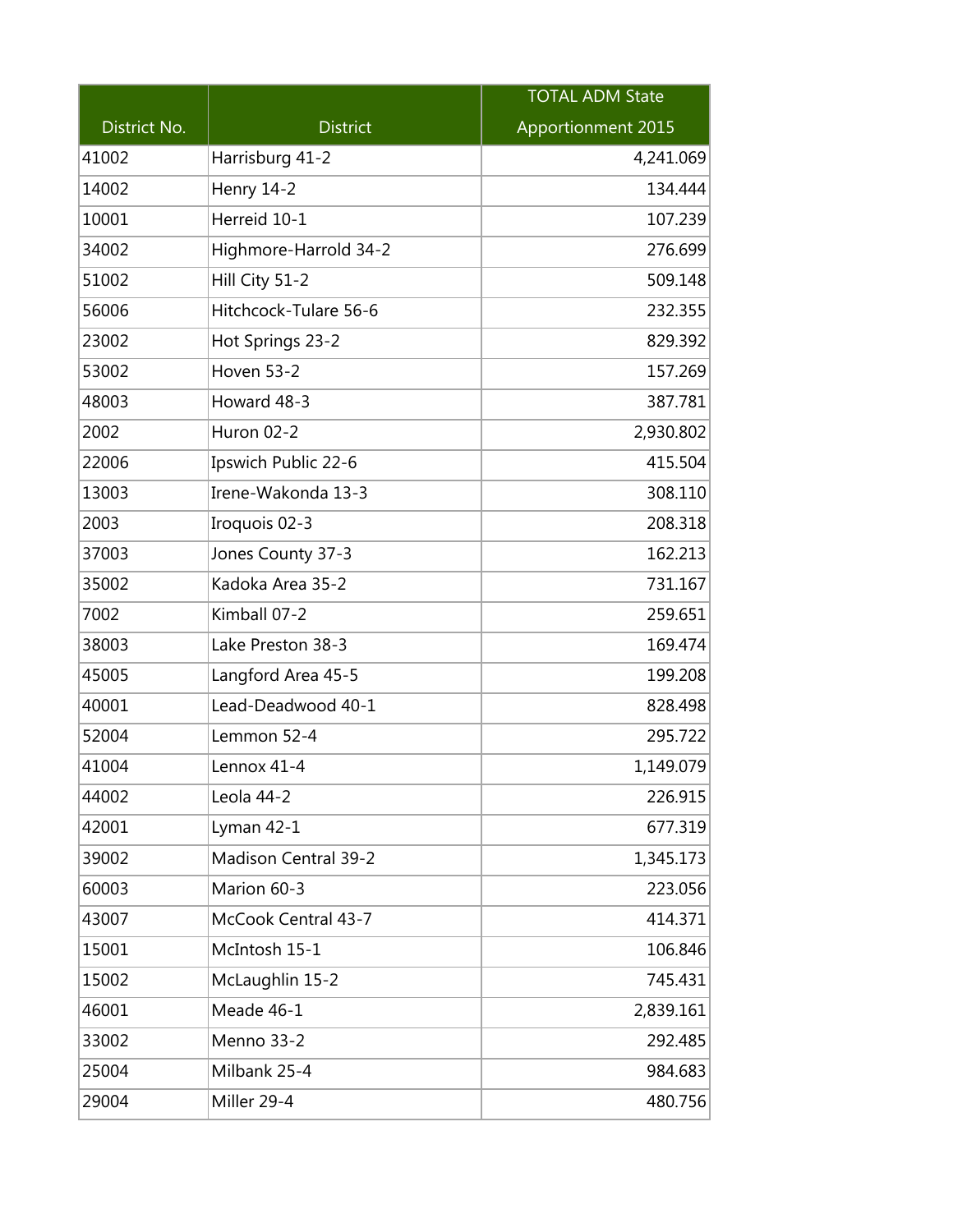|              |                        | <b>TOTAL ADM State</b> |
|--------------|------------------------|------------------------|
| District No. | <b>District</b>        | Apportionment 2015     |
| 17002        | Mitchell 17-2          | 3,100.538              |
| 62006        | Mobridge-Pollock 62-6  | 678.818                |
| 43002        | Montrose 43-2          | 237.528                |
| 17003        | Mount Vernon 17-3      | 179.637                |
| 51003        | New Underwood 51-3     | 194.321                |
| 9002         | Newell 09-2            | 361.876                |
| 56007        | Northwestern Area 56-7 | 303.913                |
| 23003        | Oelrichs 23-3          | 29.691                 |
| 39005        | Oldham-Ramona 39-5     | 124.590                |
| 60004        | Parker 60-4            | 383.749                |
| 33003        | Parkston 33-3          | 542.672                |
| 32002        | Pierre 32-2            | 2,700.501              |
| 1001         | Plankinton 01-1        | 273.236                |
| 11005        | Platte-Geddes 11-5     | 563.515                |
| 51004        | Rapid City 51-4        | 15,582.490             |
| 56004        | Redfield 56-4          | 644.879                |
| 54004        | Rosholt 54-4           | 189.202                |
| 39004        | Rutland 39-4           | 95.211                 |
| 55005        | Sanborn Central 55-5   | 196.793                |
| 4003         | Scotland 04-3          | 297.050                |
| 62005        | Selby 62-5             | 230.311                |
| 65001        | Shannon County 65-1    | 4,078.144              |
| 49005        | Sioux Falls 49-5       | 25,856.867             |
| 5005         | Sioux Valley 05-5      | 637.519                |
| 54002        | Sisseton 54-2          | 1,643.514              |
| 15003        | Smee 15-3              | 150.502                |
| 26005        | South Central 26-5     | 125.728                |
| 40002        | Spearfish 40-2         | 2,208.401              |
| 57001        | Stanley County 57-1    | 548.531                |
| 1002         | Stickney 01-2          | 116.226                |
| 54006        | Summit 54-6            | 136.585                |
| 41005        | Tea Area 41-5          | 1,567.290              |